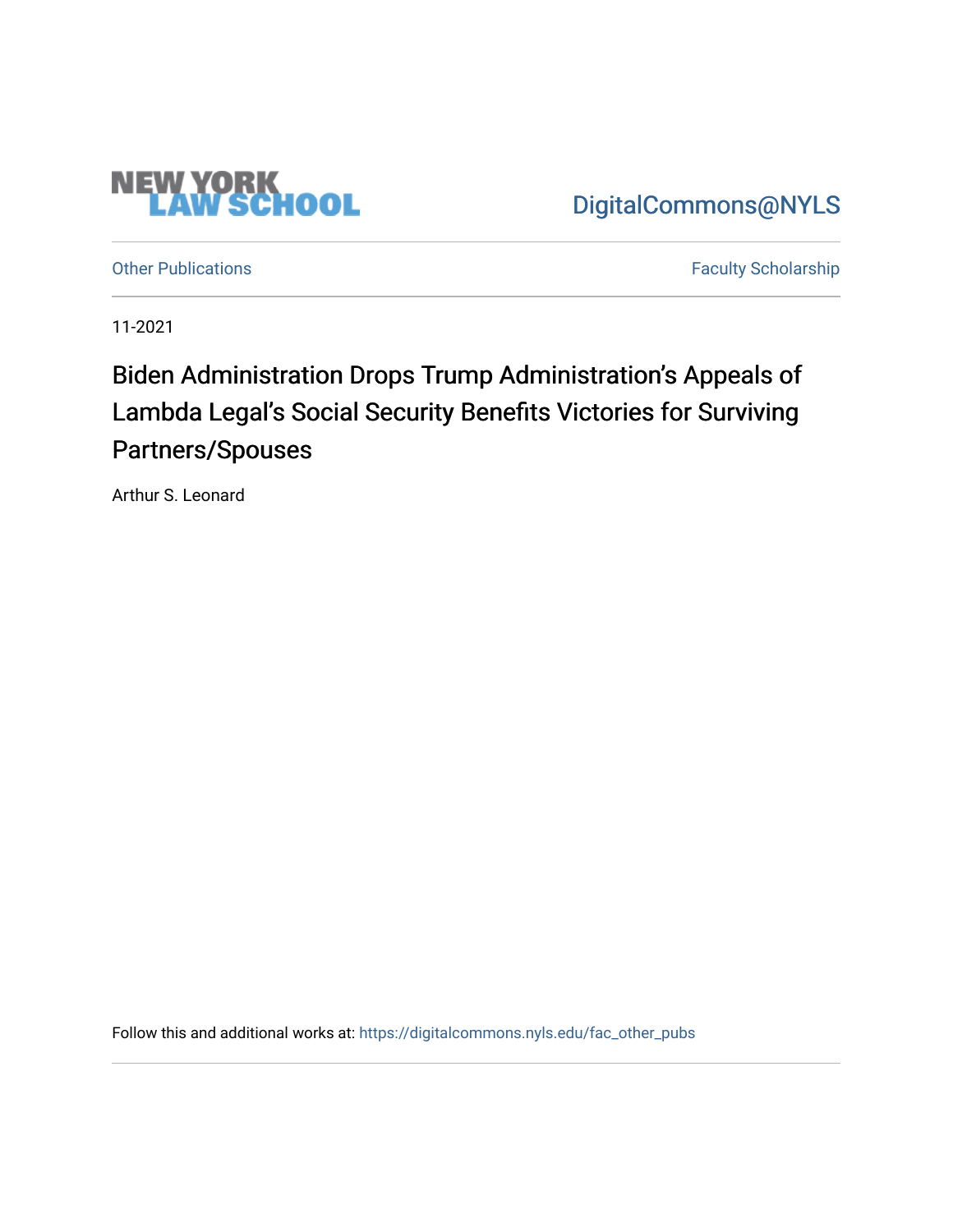# LAW NOTES

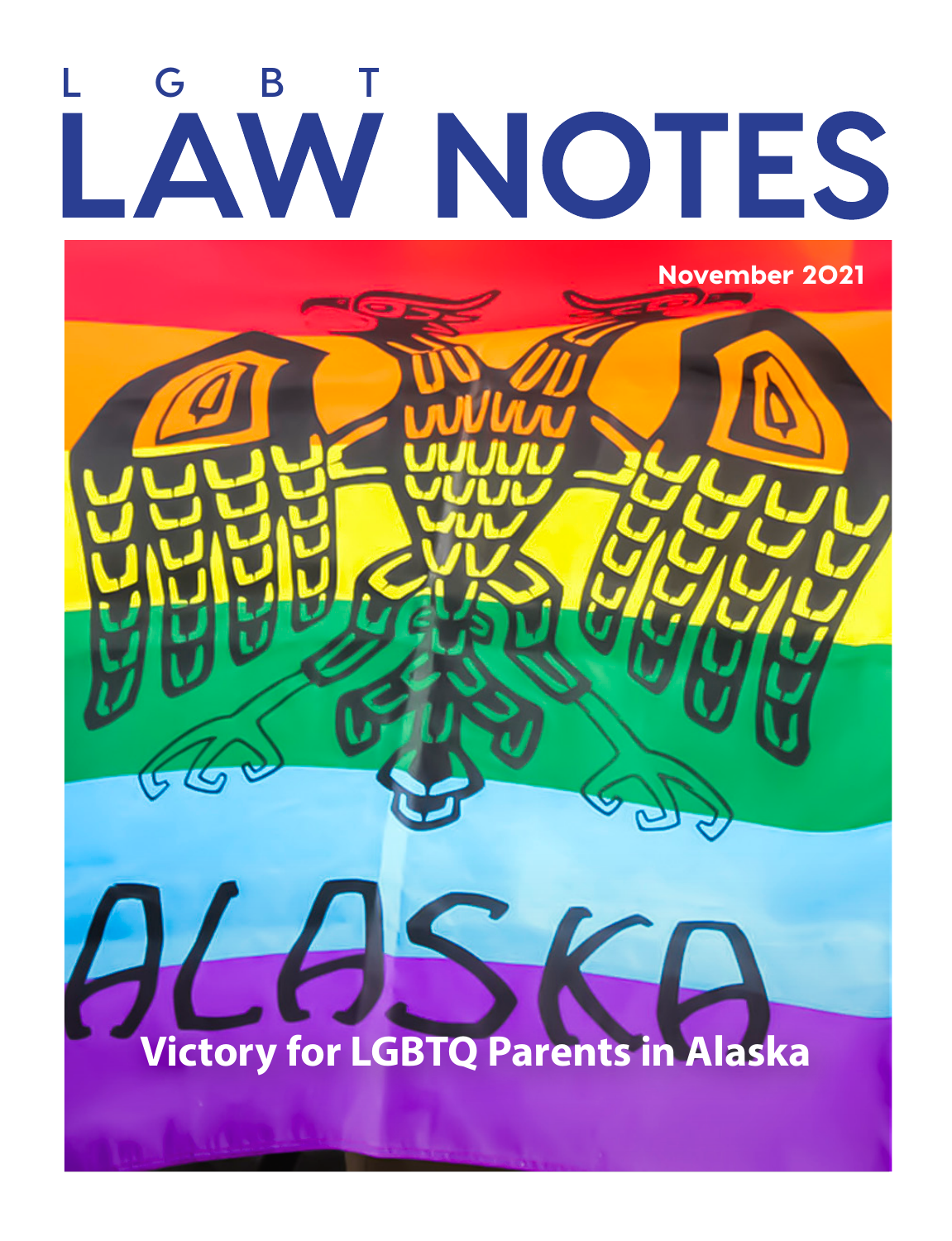## **Biden Administration Drops Trump Administration's Appeals of Lambda Legal's Social Security Benefits Victories for Surviving Partners/Spouses**

*By Arthur S. Leonard*

Lambda Legal announced on November 1 that the Justice Department has dismissed pending appeals at the 9<sup>th</sup> Circuit Court of Appeals from district court rulings in *Thornton v. Commissioner of Social Security*, 2020 WL 5494891 (W.D. Wash., Sept. 11, 2020), and *Ely v. Saul*, 2020 WL 2744138 (D. Ariz., May 27, 2020), thus opening the way for enforcement of the district court orders in favor of Lambda's claim that surviving same-sex partners who would have married their spouses but for unconstitutional bans on same-sex marriage should be entitled to statutory survivors' benefits under the Social Security Act (SSA).

The SSA provides that if a married Social Security beneficiary dies, their surviving spouse is entitled to a small monetary death benefit and to a continuation of the monthly benefits that their deceased spouse had been receiving. As marriage equality began to achieve success on the state level beginning with Massachusetts, where same-sex couples were able to marry beginning in May 2004, entitlement to spousal survival benefits should have been extended to them, but the federal Defense of Marriage Act (DOMA) stood in the way at that time, preventing the Social Security Administration from recognizing such marriages. By the time DOMA was declared unconstitutional in 2013 in *United States v. Windsor*, 570 U.S. 744, marriage equality had been won in several more states, and the Social Security Administration then began awarding benefits to surviving same-sex spouses of SSA beneficiaries who had been legally married for at least nine months before their spouses died. The nine-month durational requirement is statutory, enacted to prevent fraudulent attempts by people to marry dying people just to claim spousal benefits.

 In 2015, in *Obergefell v. Hodges*, 576 U.S. 644, the Supreme Court declared that same-sex couples enjoy the same right to marry as different sex couples under the 14th Amendment of the Constitution, which was adopted in 1868. The question remained whether this newly-discovered right in an old constitutional provision could be extended retroactively to confer spousal status on same-sex couples who would have married but were barred by unconstitutional state laws from doing so, an issue that has played out particularly in states that recognize common-law marriages where longtime same-sex partners now assert claims based on pre-marriage equality relationships. The two Lambda lawsuits took on this issue in the context of SSA survivor benefits.

One class of survivors whose claims for spousal benefits were denied was represented in the case Lambda filed in the District Court in Arizona in 2018 on behalf of Michael Ely. Ely married his partner of 43 years, James Taylor, in 2014, after the state of Arizona complied with a marriage equality court ruling. Ely and Taylor had begun living together in California in 1971 and relocated to Arizona in the early 1990s. Taylor was the "breadwinner" and Ely the "homemaker" in their relationship. They frequently spoke of marrying during their long relationship, and even contemplated going to California to get married when it became possible there earlier, but decided not to do so until their marriage would be recognized in Arizona. It was Taylor whose payroll taxes qualified him as a social security beneficiary. He was diagnosed with cancer in 2013.

When the men married on November 14, 2014, Taylor had only six months to live. After Taylor died, Ely filed an application for spousal benefits, which

the Social Security Administration rejected, even though the federal government was obliged to recognize the marriage as a result of the *Windsor* decision. The benefits were denied because the men had been married less than nine months when Taylor died. Lambda's suit claimed that because the inability for these men to marry earlier was due to an unconstitutional Arizona law, Ely should be able to qualify based on evidence of their relationship showing that they would have married earlier had it been legal.

U.S. Magistrate Judge Bruce G. Macdonald, who was assigned by the district court to decide pretrial motions, ruled on May 26, 2020, that Lambda was correct. He certified the case as a class action of people similarly situated to Ely and Taylor, who had married once it became legal, but whose marriage was ended by the death of the Social Security beneficiary less than nine months after their marriage, but excluding people who would be part of the class action in the *Thornton* case, described below. One of the class members is James Obergefell, the lead plaintiff in the Supreme Court's 2015 marriage equality case, who married James Arthur in Maryland just shortly before Arthur's death in 2013, and then sued to have their home state of Ohio recognize the marriage on Arthur's death certificate, filing a marriage recognition case that ended up at the Supreme Court.

After certifying the class, Judge Macdonald issued an injunction prohibiting the Social Security Administration from "denying class members benefits without consideration of whether survivors of same-sex couples who were prohibited by unconstitutional laws barring same-sex marriage from being married for at least nine months would otherwise qualify for survivor's benefits," and sent the case